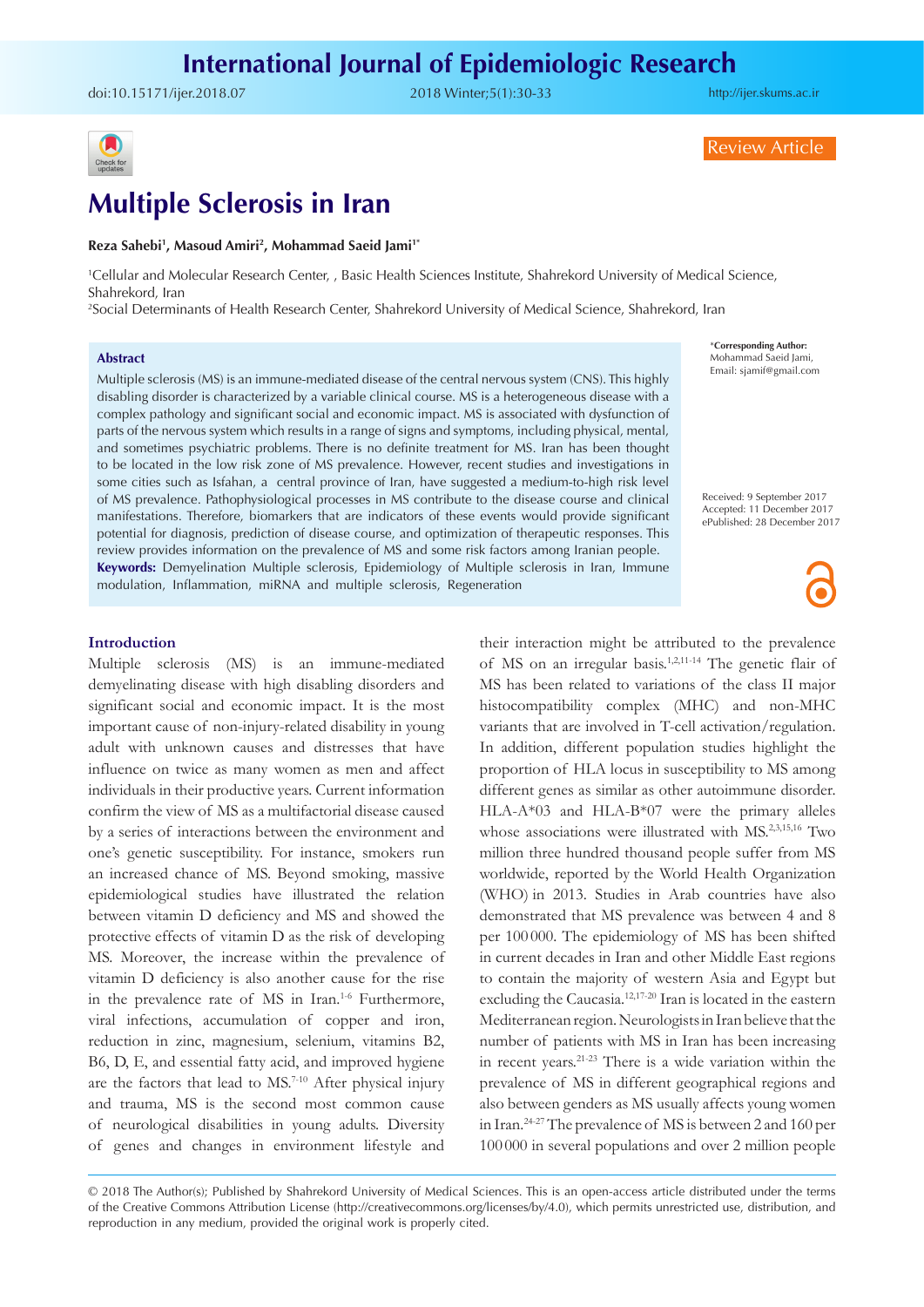suffer from this malady worldwide. Recent studies have shown that the prevalence of MS in Iran has increased considerably, especially during the last decade. Similarly, studies in Arab countries have represented that MS prevalence have been increased. There is a wide variation within the prevalence of MS in Iran from 5.3 to 74.28 per 100 000 in several provinces.15,28,29 Future research ought to focus on revealing the epidemiological features of MS within the neglected provinces with different ethnicities. Such an endeavor along with further research towards improvement of information on previously studied areas can enable a field to be opened up to recognize the patterns of MS in varied genetic backgrounds and environments of Iran.

## **Prevalence of Multiple Sclerosis in Iran**

Table 1 reveals the prevalence demonstration as n per 100 000 for different provinces of Iran that may be ranked from the highest to lowest as follows in 2014: Isfahan (n  $= 93.06$ ), Charmahal and Bakhtiari (n  $= 92.7$ ), Fars (n  $= 77.3$ ), Tehran (n = 74.3), Qom (n = 50.4), Gilan (n = 35.9), Zanjan (n = 33.27), and Golestan (n = 18.0).<sup>16,25</sup>

One of the most important reasons of MS prevalence may be the age of the population in Iran.<sup>30</sup> Iran has a very young population, with the majority of the population in Iran being within the age range of 15-30 years. The fact that the disease is more prevalent in young adults indicates that age may be an important agent for the prevalence rise.<sup>1,31</sup> According to the study by Etemadifar et al and Saadatnia et al Isfahan is the highest risk level of MS prevalence among other provinces.<sup>31,32</sup> In addition, Hashemilar et al reported that the prevalence of MS in the north west of Iran was at the medium frequency range.33 In other epidemiology studies in Tehran, Sahraian and colleagues, showed that single patients, compared to divorced or widowed patients, appeared to be at a higher risk level of MS.34 Moreover with reference to research of Rezaali et al a remarkable percentage of the patients hold a family history of other immune deficiency disorders.<sup>35</sup>

## **Risk Factor and Vitamin D in MS**

Iranian statistical center based on the national census

**Table 1.** Prevalence of MS in Different Cities of Iran Ranked From the Highest to Lowest<sup>8</sup>

| Cities in Iran          | Prevalence of MS (n) Per 1000000 Population |
|-------------------------|---------------------------------------------|
| Isfahan                 | 93.6                                        |
| Charmahal and Bakhtiari | 92.7                                        |
| Fars                    | 77.3                                        |
| Tehran                  | 74.3                                        |
| Qom                     | 50.4                                        |
| Gilan                   | 35.9                                        |
| Zanjan                  | 33.7                                        |
| Golestan                | 18                                          |

issues revealed that whole population of the city in 2006 was 7 803 883, which 3 817 464 were females and 3 986 419 were males.32 In summary, the most important risk factors that linked to a higher risk of MS include smoking, low level of vitamin D, people aged from 15 to 60, Epstein-Barr virus, autoimmune diseases, etc.<sup>36</sup> Asadollahi et al demonstrated that smoking increases the risk of MS and there is a direct relationship between them. <sup>37</sup> Vitamin D3 is an environmental factor that along with molecular mechanisms within the genetic risk, contributes to MS promotion. 38-40 People who live far from the equator are the most susceptible to MS. Vitamin D has an immunomodulatory factor in suppressing MS and fewer exposure to sunlight leads to vitamin D production deficiency. 41-43 People who are exposed to sunlight significantly reduce the incidence of MS.<sup>44</sup>

# **Prevalence of Multiple Sclerosis in Persian Gulf Countries**

The studies in Bahrain, Qatar, United Arab Emirates, and Oman have reported a moderate to-high rampancy with an increase in incidences in recent years.<sup>17-28</sup> For the first, Inshasi and Thakre illustrated that the prevalence of MS in Dubai is surprisingly high and Dubai should be considered as one of the regions with the medium to high risks of MS. 45

#### **miRNAs in Multiple Sclerosis**

miRNA are small non-coding RNAs which have a length range of 19-24 nucleotides and regulate gene expression at the post transcriptional levels by binding to 3´UTR of the target gene.<sup>46</sup> They mediate an important process such as metabolism, differentiation, proliferation, development, and intrinsic and acquired immunity.<sup>47,48</sup> Many studies have been carried out to collect miRNAs signature in MS, for instance, relapsing-remitting multiple sclerosis (RRMS), including about 85% of patients, primary progressive multiple sclerosis (PPMS), and secondary progressive multiple sclerosis (SPMS).<sup>49</sup> Since 2011, experiments on the miRNA profiles have been transmitted to investigate changes within the expression of miRNAs in response to MS specific therapies in order to achieve a better understanding of the molecular mechanisms of drugs and those biomarkers to monitor the treatment. In plasma of patients with MS, the expression of 6 miRNAs was increased (miR-22, miR-422a, miR-572, miR-614, miR-648, and miR-1826) and 1 miRNA (miR-1979) was regulated down compared to control.50 Also, down regulation of miR-145 in plasma of patients was reported.<sup>51</sup>

## **Conclusion**

MS is a CNS disease that is characterized by multiple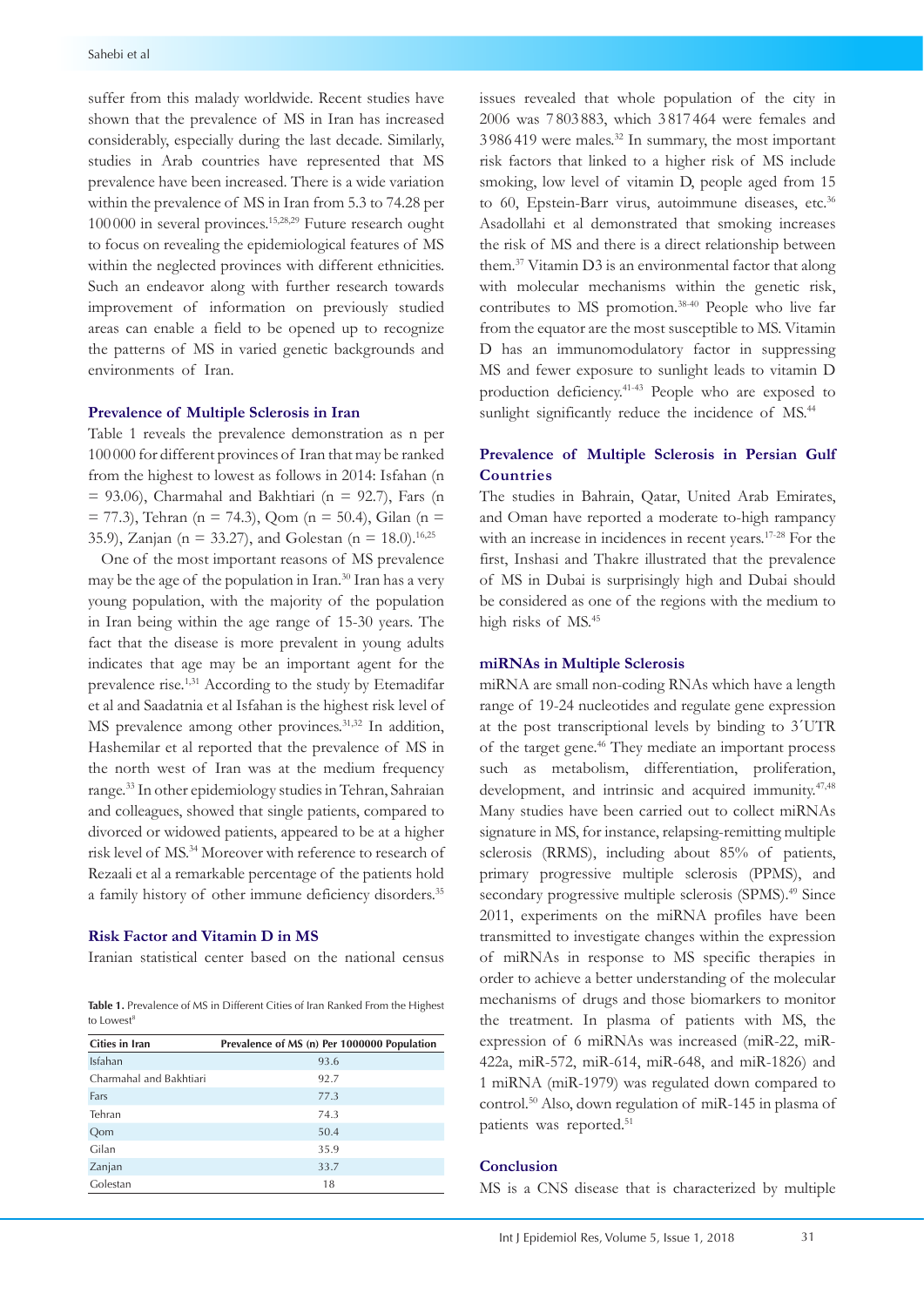regions of demyelization and affecting many people, especially young women. The patients most frequently develop the first symptoms between the third and fifth decade of life. Though the exact cause of the growing incidences of MS is unknown, both genetic and environmental factors are likely. The prevalence of MS in the various cities in Iran is shown in Table 1. In Iran, the lowest ( $n = 18$ ) and the highest ( $n = 93.6$ ) population of MS were reported for Golestan and Isfahan, respectively. To summarize, the current study suggests that Iran has a moderate-to-high MS prevalence rate, with a recent sharp increase in it.

## **Ethical Approval**

Not applicable.

# **Conflict of Interest Disclosures**

None.

#### **References**

- 1. Izadi S, Nikseresht A, Sharifian M, Sahraian MA, Hamidian Jahromi A, Aghighi M, et al. Significant increase in the prevalence of multiple sclerosis in iran in 2011. Iran J Med Sci. 2014;39(2):152-3.
- 2. Wingerchuk DM. Smoking: effects on multiple sclerosis susceptibility and disease progression. Ther Adv Neurol Disord. 2012;5(1):13-22. doi: 10.1177/1756285611425694.
- 3. Compston A, Coles A. Multiple sclerosis. Lancet. 2008;372(9648):1502-17. doi: 10.1016/S0140-  $6736(08)61620 - 7$ .
- 4. Mallucci G, Peruzzotti-Jametti L, Bernstock JD, Pluchino S. The role of immune cells, glia and neurons in white and gray matter pathology in multiple sclerosis. Prog Neurobiol. 2015;127-128:1-22. doi: 10.1016/j.pneurobio.2015.02.003.
- 5. Ascherio A, Munger KL. Environmental risk factors for multiple sclerosis. Part I: the role of infection. Ann Neurol. 2007;61(4):288-99. doi: 10.1002/ana.21117.
- 6. Zhang P, Wang R, Li Z, Wang Y, Gao C, Lv X, et al. The risk of smoking on multiple sclerosis: a meta-analysis based on 20,626 cases from case-control and cohort studies. PeerJ. 2016;4:e1797. doi: 10.7717/peerj.1797.
- 7. Ebrahimi HA, Sedighi B. Prevalence of multiple sclerosis and environmental factors in Kerman province, Iran. Neurol Asia. 2013;18(4):385-9.
- 8. Habib C, Zheng W, Haacke EM, Webb S, Nichol H. Visualizing Iron Deposition in Multiple Sclerosis Cadaver Brains. American Institute of Physics. 2010;78-83. doi: 10.1063/1.3478203.
- Hosking MP, Lane TE. The Biology of Persistent Infection: Inflammation and Demyelination following Murine Coronavirus Infection of the Central Nervous System. Curr Immunol Rev. 2009;5(4):267-76. doi: 10.2174/157339509789504005.
- 10. Johnson S. The possible role of gradual accumulation of copper, cadmium, lead and iron and gradual depletion of zinc, magnesium, selenium, vitamins B2, B6, D, and E and essential fatty acids in multiple sclerosis. Med Hypotheses. 2000;55(3):239-41. doi: 10.1054/mehy.2000.1051.
- 11. Weiner HL. Multiple sclerosis is an inflammatory T-cell-mediated autoimmune disease. Arch Neurol. 2004;61(10):1613-5. doi: 10.1001/archneur.61.10.1613.
- 12. Milo R, Kahana E. Multiple sclerosis: geoepidemiology, genetics and the environment. Autoimmun Rev. 2010;9(5):A387-94. doi: 10.1016/j.autrev.2009.11.010.
- 13. Ramagopalan SV, Handel AE, Giovannoni G, Rutherford Siegel S, Ebers GC, Chaplin G. Relationship of UV exposure to prevalence of multiple sclerosis in England. Neurology. 2011;76(16):1410-4. doi: 10.1212/WNL.0b013e318216715e.
- 14. Zabihi R, Galehdari H, Shafiee M, Kazeminejad SR, Alavi SM. Analysis of HLA-DQB1\*0602 in Multiple Sclerosis Patients in Khuzestan Province, Iran. Arch Iran Med. 2015;18(10):698- 702. doi: 0151810/aim.0010.
- 15. Sawcer S, Hellenthal G, Pirinen M, Spencer CC, Patsopoulos NA, Moutsianas L, et al. Genetic risk and a primary role for cell-mediated immune mechanisms in multiple sclerosis. Nature. 2011;476(7359):214-9. doi: 10.1038/nature10251.
- 16. Tolou-Ghamari Z. A Review of Geoepidemiological Differences of Multiple Sclerosis in Iran and Other Middle East Countries. Arch Neurosci. 2015;2(3):e22028. doi: 10.5812/ archneurosci.22028.
- 17. Shapira Y, Agmon-Levin N, Shoenfeld Y. Defining and analyzing geoepidemiology and human autoimmunity. J Autoimmun. 2010;34(3):J168-77. doi: 10.1016/j.jaut.2009.11.018.
- 18. Pugliatti M, Sotgiu S, Rosati G. The worldwide prevalence of multiple sclerosis. Clin Neurol Neurosurg. 2002;104(3):182- 91.
- 19. Browne P, Chandraratna D, Angood C, Tremlett H, Baker C, Taylor BV, et al. Atlas of Multiple Sclerosis 2013: A growing global problem with widespread inequity. Neurology. 2014;83(11):1022-4. doi: 10.1212/wnl.0000000000000768.
- 20. Aleyasin H, Sarai A, Alaedini F, Ansarian E, Lotfi J. Multiple Sclerosis: A Ssudy of 318 iranian cases. Arch Iran Med. 2002;5(1):24-27.
- 21. Bharucha NE, Bharucha EP, Wadia NH, Singhal BS, Bharucha AE, Bhise AV, et al. Prevalence of multiple sclerosis in the Parsis of Bombay. Neurology. 1988;38(5):727-9.
- 22. Dean G, Wadia NH. Multiple sclerosis in the Parsis. J Neurol Neurosurg Psychiatry. 1995;58(2):254.
- 23. Asgari A, Ostovan VR, Mehrabi F. Epidemiology of Multiple Sclerosis (MS) in Military Personnel : Demographic Study in Iran. Biomed Pharmacol J. 2015;8:105-110. doi: 10.13005/ bpj/565.
- 24. Kurtzke JF. A reassessment of the distribution of multiple sclerosis. Acta Neurol Scand. 1975;51(2):137-57.
- 25. Etemadifar M, Sajjadi S, Nasr Z, Firoozeei TS, Abtahi SH, Akbari M, et al. Epidemiology of multiple sclerosis in Iran: a systematic review. Eur Neurol. 2013;70(5-6):356-63. doi: 10.1159/000355140.
- 26. Kurtzke JF. Epidemiologic contributions to multiple sclerosis: an overview. Neurology. 1980;30(7 Pt 2):61-79.
- 27. Moghtaderi A, Rakhshanizadeh F, Shahraki-Ibrahimi S. Incidence and prevalence of multiple sclerosis in southeastern Iran. Clin Neurol Neurosurg. 2013;115(3):304-8. doi: 10.1016/j.clineuro.2012.05.032.
- 28. Al Tahan AM, Alsharoqi I, Bohlega SA, Dahdaleh M, Daif A, Deleu D, et al. Characteristics of multiple sclerosis in the Middle East with special reference to the applicability of international guidelines to the region. Int J Neurosci. 2014;124(9):635-41. doi: 10.3109/00207454.2013.865620.
- 29. Akhtar N, Elsetouhy A, Deleu D, Kamran S, AlHail H, Elalamy O, et al. Newly diagnosed multiple sclerosis in state of Qatar. Clin Neurol Neurosurg. 2013;115(8):1333-7. doi: 10.1016/j. clineuro.2012.12.035.
- 30. Saei M, Holakouie-Naieni K, Mostafavi E, Sahraian MA, Mahmoodi M, Mansournia MA, et al. Spatial Analysis of Multiple Sclerosis Disease in Tehran Metropolitan Zone, Iran, 2001-2012. Iran J Public Health. 2014;43(5):621-9.
- 31. Etemadifar M, Janghorbani M, Shaygannejad V, Ashtari F. Prevalence of multiple sclerosis in Isfahan, Iran. Neuroepidemiology. 2006;27(1):39-44. doi: 10.1159/000094235.
- 32. Saadatnia M, Etemadifar M, Maghzi AH. Multiple sclerosis in Isfahan, Iran. Int Rev Neurobiol. 2007;79:357-75. doi: